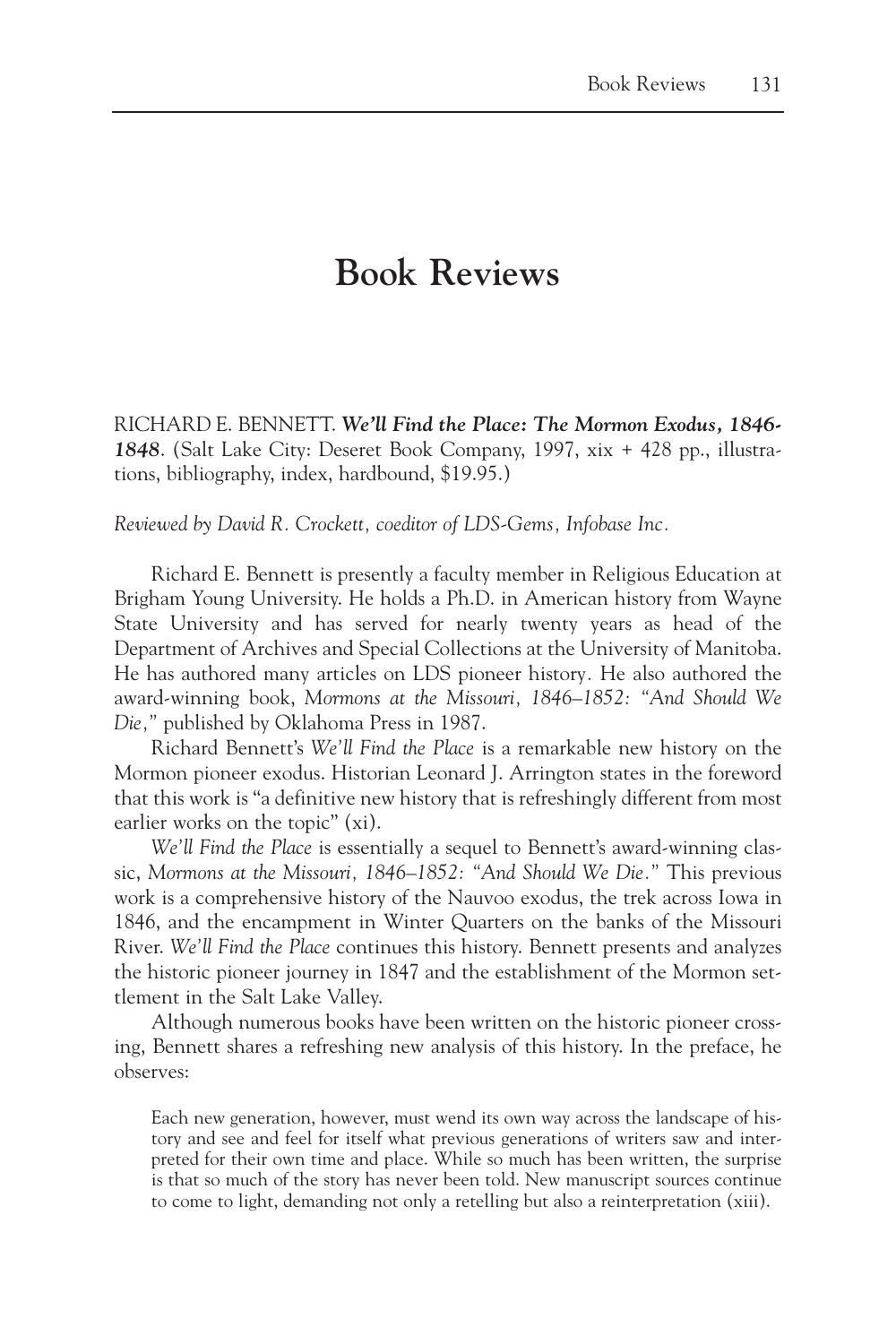In addition to pioneer journals that are typically used to tell the tale of this historic trek, Bennett incorporates new manuscript sources including unpublished journals, letters, numerous autobiographies and reminiscences, and minutes of Church meetings. In addition, Bennett uses many non-Mormon contemporaries' observations that add a fascinating perspective and balance to the history.

Bennett weaves in quotations masterfully that invoke understanding and deep feeling in the reader. For instance, at the conclusion of his introduction, he sets the stage by quoting an 1847 pioneer, Isaac Haight:

Here we are exiled from the United States without a home, dwelling in tents and wagons exposed to the inclemency of the weather. We are even like the saints of old having no abiding city but we are wanderers and pilgrims on the earth but we count the present sufferings not worthy to be compared with the glory that is to be revealed to his Saints<sup>1</sup>

The humanistic side of these pioneer legends is revealed as Bennett incorporates candid observations such as this excerpt from a letter from Thomas Bullock to his wife:

I shall be very glad when I shall change both my bed and bedfellow. . . . I sleep in the wagon I drive, and George Brown is my bed fellow and the most uncomfortable one I ever slept with. If it was night only I could do well . . . but he is a disagreeable, saucy, idle fellow by day. I am tired of him and I pray God, my return journey may be by myself or another person, not him.<sup>2</sup>

Bennett points out that the original pioneer company came in contact with many other travelers and emigrants along their journey, a fact that is often overlooked. He includes fascinating eyewitness accounts of non-Mormons who came in contact with the historic wagon train. John Craig wrote in a letter this reference about the pioneers:

On the 11th of July we met 83 wagons being an advance party of the Mormons on their way to the lake intending (as they informed us) to sow buckwheat and establish a colony around this and the Uataw Lake. . . . The party numbered about two hundred men with eight or ten females.<sup>3</sup>

Bennett dispels oft-told myths about the pioneer trek. For instance, he helps the reader to understand that the Mormon leaders did have a general idea of their destination. It was the rank and file who were unaware of their goal (10). The Church leaders did have an understanding of the trail ahead. Bennett helps the reader understand that the original pioneer company of 1847 included men who had already traveled a large portion of the trail. John Brown had journeyed along the Oregon Trail to Fort Laramie in 1846 with a company of Saints from Mississippi. John Tippets and Thomas Woolsey contributed their knowledge and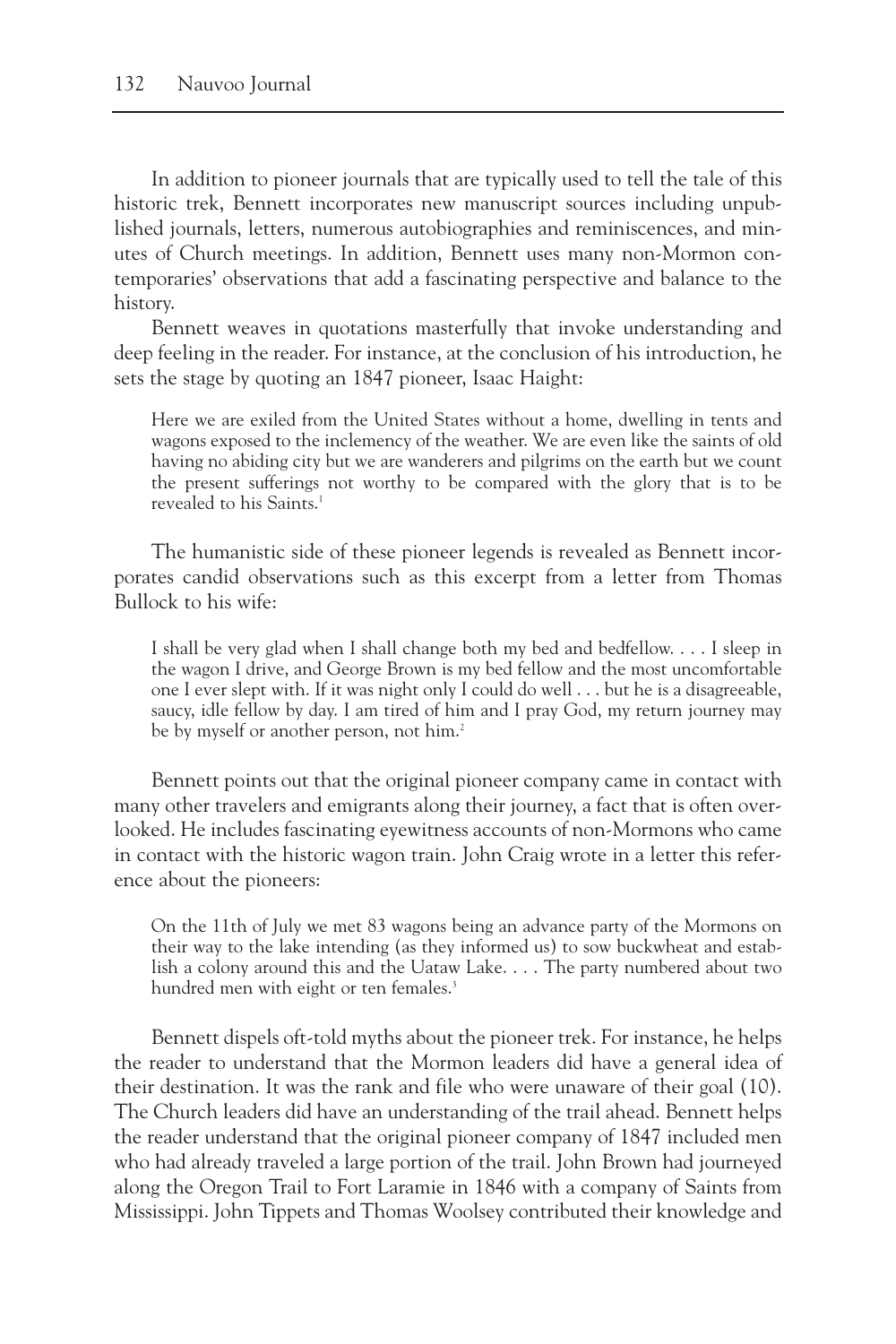experience based on a journey from Pueblo, Colorado, to Winter Quarters during the winter of 1846–47 (76–77).

A few historic items were left out of *We'll Find the Place* that perhaps would have been worthy of mention. Tarlton Lewis and Stephen Goddard should be recognized as the first of the 1847 pioneers to leave Winter Quarters, as they were sent to the Elkhorn River, perhaps as early as 30 March 1847, to construct a ferry to be used by the company.<sup>4</sup> Bennett makes reference several times to "Revenue Cutter" but never fully explains the significant role contributed by this "boat wagon" that assisted with river crossings, helped to catch fish in lakes, and served as a stand for Brigham Young as he uttered historic speeches along the trail.<sup>5</sup> When Bennett lists the pioneers included in Orson Pratt's advance company, who entered the valley ahead of Brigham Young (as recorded in the journal of Horace K. Whitney), he neglects to point out that this company also included several women and children. These forgotten individuals were from the Mississippi families (22, fn 23).<sup>6</sup>

As with any monumental historic treatment, a few minor inconsistencies can be found. Bennett recounts how the 1847 pioneers met three brethren at Fort Laramie—members of the Mississippi company who wintered at Pueblo. The narrative leads one to believe that Brigham Young was learning for the first time that the Mississippi Saints and Mormon Battalion sick detachments had spent the 1846–47 winter in Pueblo. However, this was really "old news" to Brigham Young because John Tippets and Thomas Woolsey, members of the pioneer company, had already relayed all that news from Pueblo when they arrived in Winter Quarters during February  $1847$  (173).<sup>7</sup> In reality, the additional news discovered at this time centered on the recent deaths at Pueblo since Tippets and Woolsey left and the alarming news that Captain James Brown might be leading the sick detachment Battalion members to Santa Fe instead of to Fort Laramie.

Bennett makes one historical mistake that is worthy of correction. When members of the pioneer company arrived at Green River, they met up with Samuel Brannan, the leader of the *Brooklyn* Saints who had sailed to Yerba Buena (San Francisco). Bennett's narration leads one to believe that Brannan had traveled through the Salt Lake Valley on his way east toward his historic meeting with Brigham Young (194–96, 206). However, Brannan did not take this route and had not yet seen the valley. He journeyed along the California Trail to Fort Hall (near present-day Pocatello, Idaho) and then along the Oregon Trail to Fort Bridger, in Wyoming.8

At one of the climaxes of the book, when Brigham Young proclaims his approval for the valley, Bennett appropriately discusses the difficulties associated with knowing exactly what words were uttered by President Young on that historic occasion. Bennett does not discuss the possibility that this famous event might have taken place on Big Mountain, rather than at the mouth of Emigration Canyon.<sup>9</sup>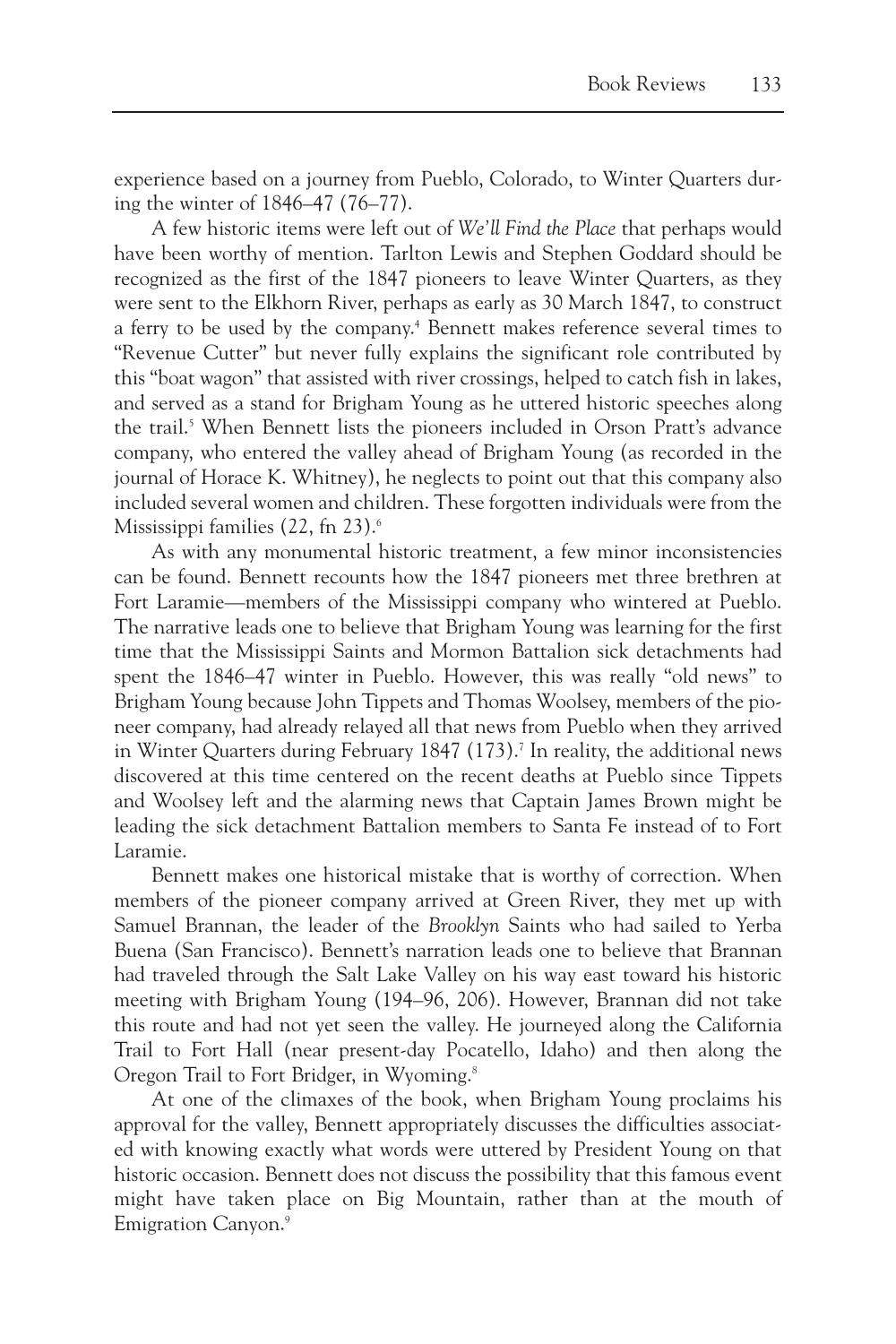*We'll Find the Place* does not stop with the arrival of the first pioneers. Bennett provides an excellent history of the eventful journey of the "Big Company" of hundreds of pioneer families who arrived later in the fall of 1847. This second 1847 historic pioneer trek is usually overlooked and forgotten because of the attention drawn to Brigham Young's first company. He tells how these follow-on companies struggled with accident and death along the trail. Five-year-old Robert Gardner died as a result of injuries from being run over by a wagon. On a later return journey, his father visited the gravesite. Bennett includes this moving quotation from the family history: "They found that the wolves had uncovered the grave and his bones were scattered about. The sight was too much for kindhearted [cousin] John. He wept and wailed and tore his hair. They tenderly gathered up the bones, reinterred them and sadly journeyed on."10

*We'll Find the Place* contains about sixty-five pages of endnotes full of rich information as interesting as the narrative. Primary sources are carefully documented, and very helpful pointers are given to the interested reader for more details.

This work, certain to be a classic in Mormon history, closes with a description of the struggles experienced by the settlers in the valley and an account of Brigham Young's return trip to Winter Quarters during the fall of 1847. Bennett quotes pioneer Ezra T. Benson who looked over the budding valley settlement and proclaimed: "We have now laid the foundation for our coming day" (339).<sup>11</sup>

Bennett limited his history to the first two years of the pioneer migration, explaining that those events laid the foundation for all that was to come. "In one sense, the exodus was over in 1848, just as the migrations began" (xiv). Now that this foundation has been laid, one can only hope and wonder if Richard Bennett will produce yet another follow-on work to study the later important migrations along the Mormon Trail.

## **Notes**

1. Journal of Isaac Chauncey Haight, 16 September 1847, LDS Church Archives.

2. Thomas Bullock to his wife, 14 May 1847, Bullock letters, Thomas Bullock Papers, LDS Church Archives.

3. John Craig to George Bossinger, 4 October 1847, papers of F. Bossinger, Huntington Library.

4. Preston Nibley, *Exodus to Greatness: The Story of the Mormon Migration* (Salt Lake City: Deseret News Press, 1947), 353.

5. See Andrew Jenson, "Revenue Cutter," *Encyclopedic History of the Church of Jesus Christ of Latter-day Saints* (Salt Lake City: Deseret News Publishing Company, 1941).

6. See a list of the advance company members, including women and children, in David R. Crockett, *Saints Find the Place: A Day-by-Day Pioneer Experience* (Tucson, Arizona: LDS- Gems Press, 1997), 354, fn 16.

7. Tippets and Woolsey arrived in Winter Quarters on 16 February 1847. See Charles Kelly, ed., *Journals of John D. Lee 1846–1847 and 1859* (Salt Lake City: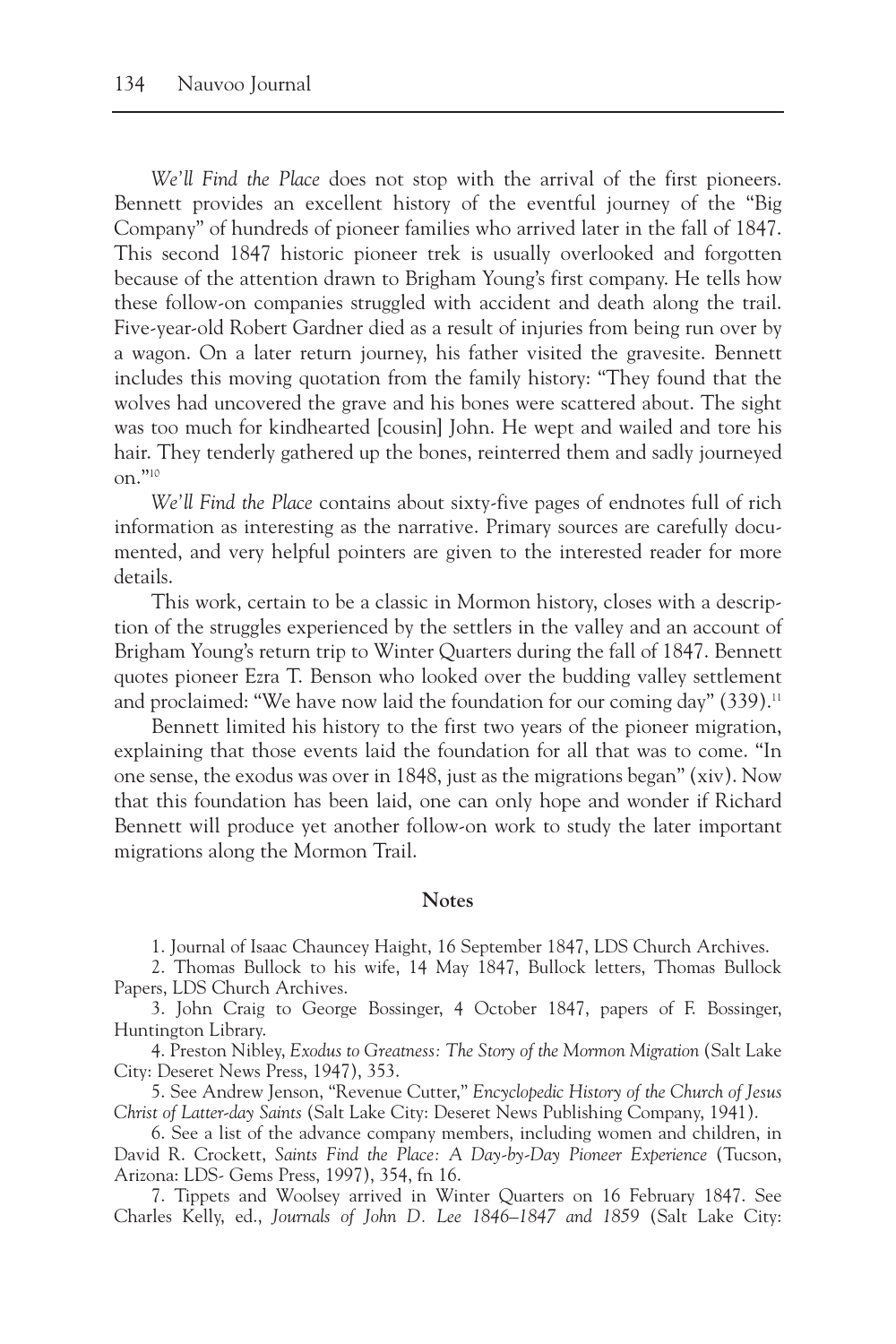University of Utah Press, 1984), 75–90.

8. Brannan's route is mentioned in his letter from Fort Hall. See "S. Brannan's Letter," *Latter-Day Saints Millennial Star*, 15 October 1847, 305-06.

9. Mormon Trail expert Stanley B Kimball has expressed this view. "It was also here [Big Mountain pass] and not where the This is the Place monument is today that Brigham Young uttered his famous words 'This is the Place, drive on.'" Stanley B. Kimball, *Historic Sites and Markers Along the Mormon and Other Great Western Trails* (Chicago: University of Illinois Press, 1998), 128. See also a treatment of this possibility in David R. Crockett, *Saints Find the Place: A Day-by-Day Pioneer Experience* (Tucson, Arizona: LDS-Gems Press, 1997), 385.

10. Delila Gardner Hughes, *Life of Archibald Gardner* (Draper, Utah: Review and Preview Publishers, 1970), 39, quoted in Bennett, 265

11. General Church Minutes, 14 November 1847.

ANDREW F. SMITH. *The Saintly Scoundrel: The Life and Times of Dr. John Cook Bennett*. (Chicago: University of Illinois Press, 1997, xiii + 271 pp., \$26.95 hardback.)

*Reviewed by Paul H. Peterson, Brigham Young University.*

About twenty-five years ago, I heard that most gentlemanly of Mormon historians, the late T. Edgar Lyon, tell a group of BYU Church history teachers that someone needed to write a biography of John C. Bennett. Lyon agreed that Bennett was hardly a candidate for sainthood but insisted he was more complicated and multifaceted than we had supposed—that among other things, he was involved in chicken breeding, medicine, and tomato culture.

Indeed, it was tomatoes, or more precisely, Bennett's role in promoting tomatoes, that first attracted author Andrew Smith to Mormonism's number one profligate and scamp. Smith, while doing research on nineteenth-century household management and dietary fare, stumbled across a "Bennett" who was an important, early advocate of tomato eating. Ultimately, he explored other facets of Bennett's turbulent, "Barnumesque" (xii) life and was drawn to write a biography of him.

This is a helpful and informative study. An experienced journalist and writer, Smith obviously spent a fair number of hours acquainting himself with early Mormon history and, at the same time, traced a plethora of tidbits on Bennett in a number of Midwestern libraries. I was impressed with his diligent research, his clean writing, and his objectivity.

What kind of a man did Smith unearth? He found Bennett to be morally flawed but absorbing. Of his moral laxity, there is abundant evidence. Smith readily catalogs his lies, his debauchery, his infidelity, and his incredible desire for affluence and power—whatever the cost. Smith even maintains, contrary to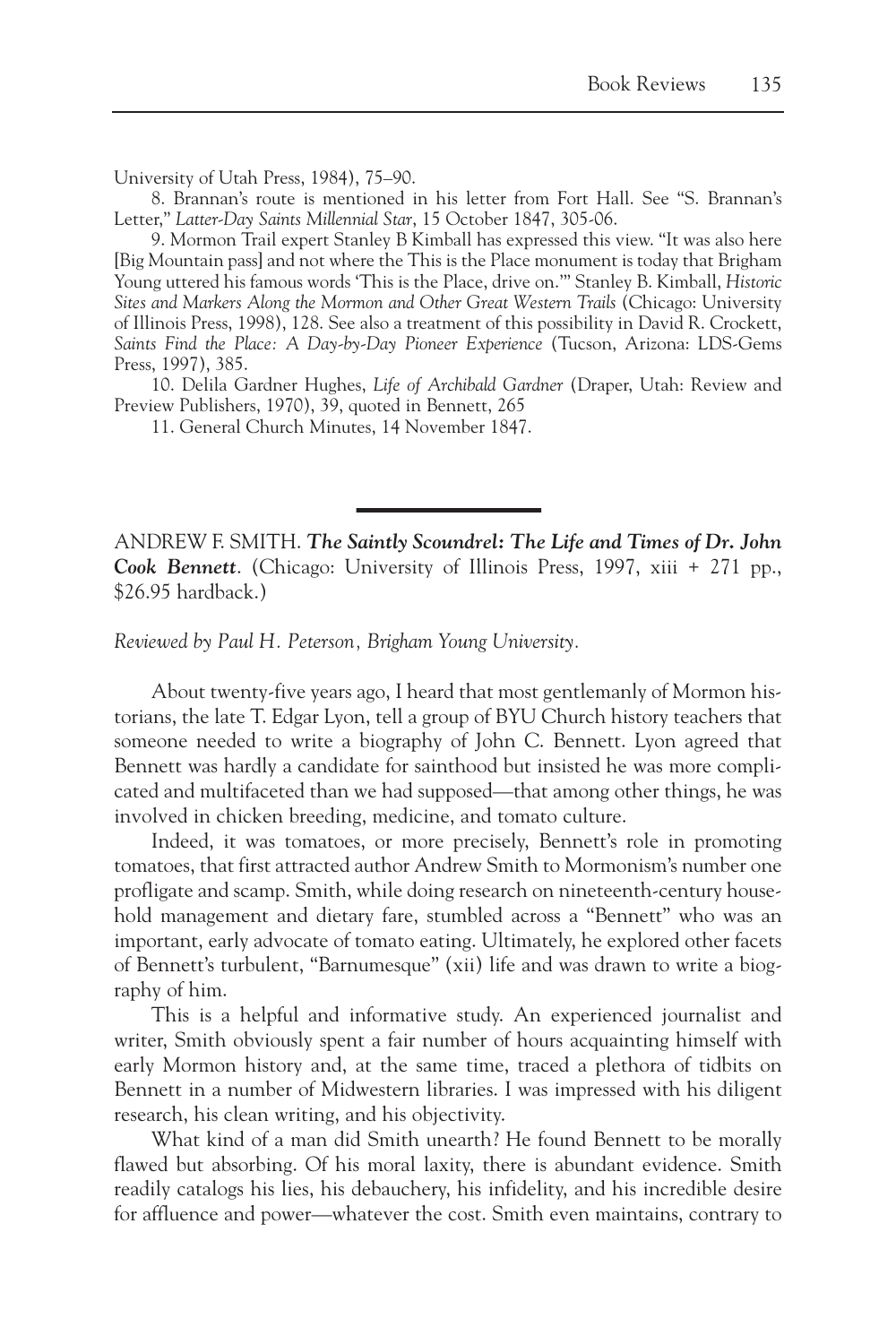the opinions of John Taylor and B. H. Roberts, that Bennett's motives for casting his lot with the Church were impure from the beginning. But, unlike most LDS depictions of John C., Smith's Bennett was also a man of some ability and accomplishment. At various times (and sometimes interspersed among his evil activities), he successfully practiced medicine, functioned as a first-rate lobbyist, and made legitimate contributions to horticulture and animal husbandry. Indeed, Bennett deserves credit for popularizing the tomato and possibly for introducing Plymouth Rock fowl to American breeders. And, Smith points out, in Iowa where Bennett lived the last several years of his life until his death in 1867, he was generally respected by community contemporaries.

Regarding Bennett's nefarious activities in Nauvoo, Smith provides the most detailed summary to date; but he did not, unfortunately, uncover further information that provides additional light on some of the most vexing and controversial matters. For example, despite Smith's extended discussion of the triangular imbroglio involving the Prophet, Bennett, and Sarah Pratt, the issue still remains a bundle of perplexing allegations and counter allegations.

Although I strongly recommend this volume to students of Mormon history, I think a couple of qualifications are in order.

First, I was pleased that Smith examined Bennett in a larger historical framework, choosing to understand some of his doings and promotions in a "booster spirit or context," but I wonder if the author overplayed his hand.<sup>1</sup> Bennett's "energy, questionable schemes, ingenuity, and eclectic interests," Smith argues, "aptly reflect the robust spirit of a nation moving westward and leaving behind traditional society, with its conventional mores and commonplace customs" (187). In addition, Bennett was, according to Smith, "an eccentric entrepreneur who partly helped create the nation in which we now live" (187).

To be certain, Bennett imbibed heavily of the booster spirit. Nauvoo was an upstart western city with a press, a university, and its own grand hotel. Bennett, in some respects, was a typical pre-Civil War businessman, a "tall talker" who thrived on opportunity and who could transfer loyalties instantaneously. And some of Bennett's actions typify a booster mentality rather than a deeply entrenched hatred of Mormonism. Bennett did retire from the anti-Mormon lecture circuit as soon as the interest, and especially the money, dried up. Furthermore, after Joseph Smith's death, Bennett did not hesitate to return to Nauvoo to become an integral part of the succession discussion. Later, sensing yet another opportunity for power and acclaim, Bennett became involved in Strang's organization. In short, it appears that Bennett was essentially a nongrudge holder—one who could easily embrace a people he had earlier castigated in an effort to satisfy his unbridled ambition.

But the cloak of boosterism is not large enough to cover all of Bennett's misdeeds. Bennett didn't just exaggerate—he was a calculated liar. The complete chameleon, he would embrace virtually any institution or philosophy under the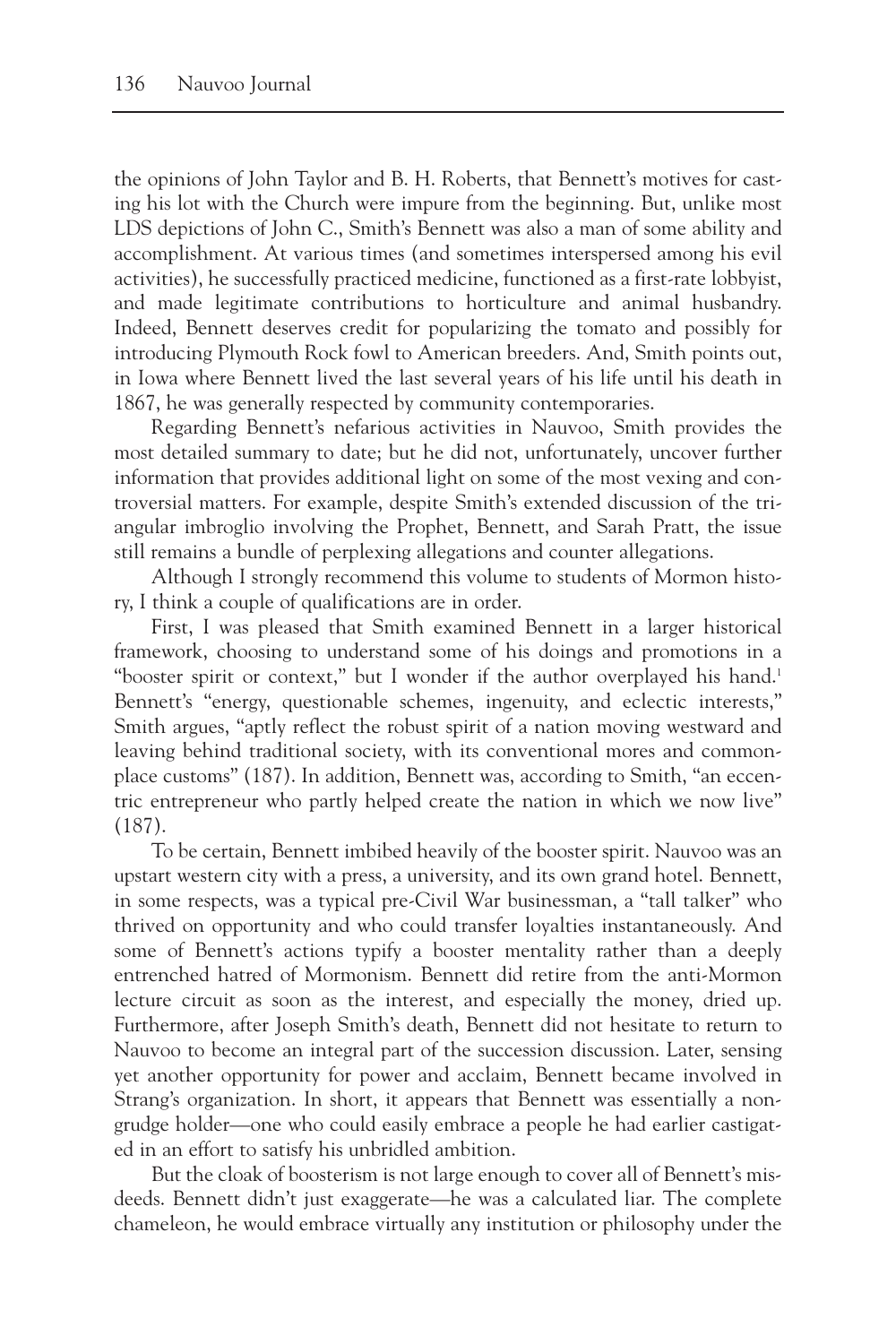sun if he thought it would elevate his name. In his early years, Bennett poisoned just about every organization he affiliated with. And his string of seductions, in many cases a matter of sweet talking or misrepresenting religious ideas to wellintentioned but naive females, is reprehensible. Author Smith admits that Bennett was unsympathetic. I am not confident that John C. Bennett, a man who during his lifetime brought considerable pain and hurt to others, had the capacity to feel pain or hurt.

Second, although I clearly learned a good deal about Bennett, I never did feel that Smith was quite able "to get inside" his subject—the ultimate challenge for any biographer. In large part, this shortcoming is not caused by any lack of energy or ability on Smith's part but rather is caused by a lack of source material. In his preface, Smith points out that Bennett's "coveted hoard of documents, letters, and papers which he collected diligently throughout his life, has not turned up" (xi). Also, while hardly asking that Smith put Bennett "on the couch," I would have liked to have the author dally with John C.'s psychological quirks.

But I suppose most historians and biographers, whatever the availability of sources, lament about the "missing pieces." We should be grateful that author Smith, through diligent combing of archives, did find hundreds of new references to Bennett that permit us to better understand the man and the era that he lived (and sometimes thrived) in. Until further information surfaces, Andrew Smith's fine biography of John Cook Bennett will remain the definitive reference to this capable, enigmatic, and sometimes-evil man.

## **Notes**

ROGER D. LAUNIUS. *Alexander William Doniphan: Portrait of a Missouri Moderate*. (Columbia: University of Missouri Press, 1997, 316 pp., \$37.50.)

*Reviewed by Kenneth W. Godfrey, retired from the Church Educational System, past president of the Mormon History Association, and researcher and writer in the field of LDS Church history.*

Roger D. Launius, the chief historian of the National Aeronautics and Space Administration (NASA), is one of the most prolific writers in the field of Mormon studies. He has authored, to select only a few titles, an award-winning

<sup>1.</sup> In his classic 1965 study, *The Americans: The National Experience*, Daniel Boorstin discusses Boosters (a retrospective term—in their day, they were called businessmen) who created "upstart communities" in the period between the Revolution and the Civil War. See pp. 43, 113–68, 296–98.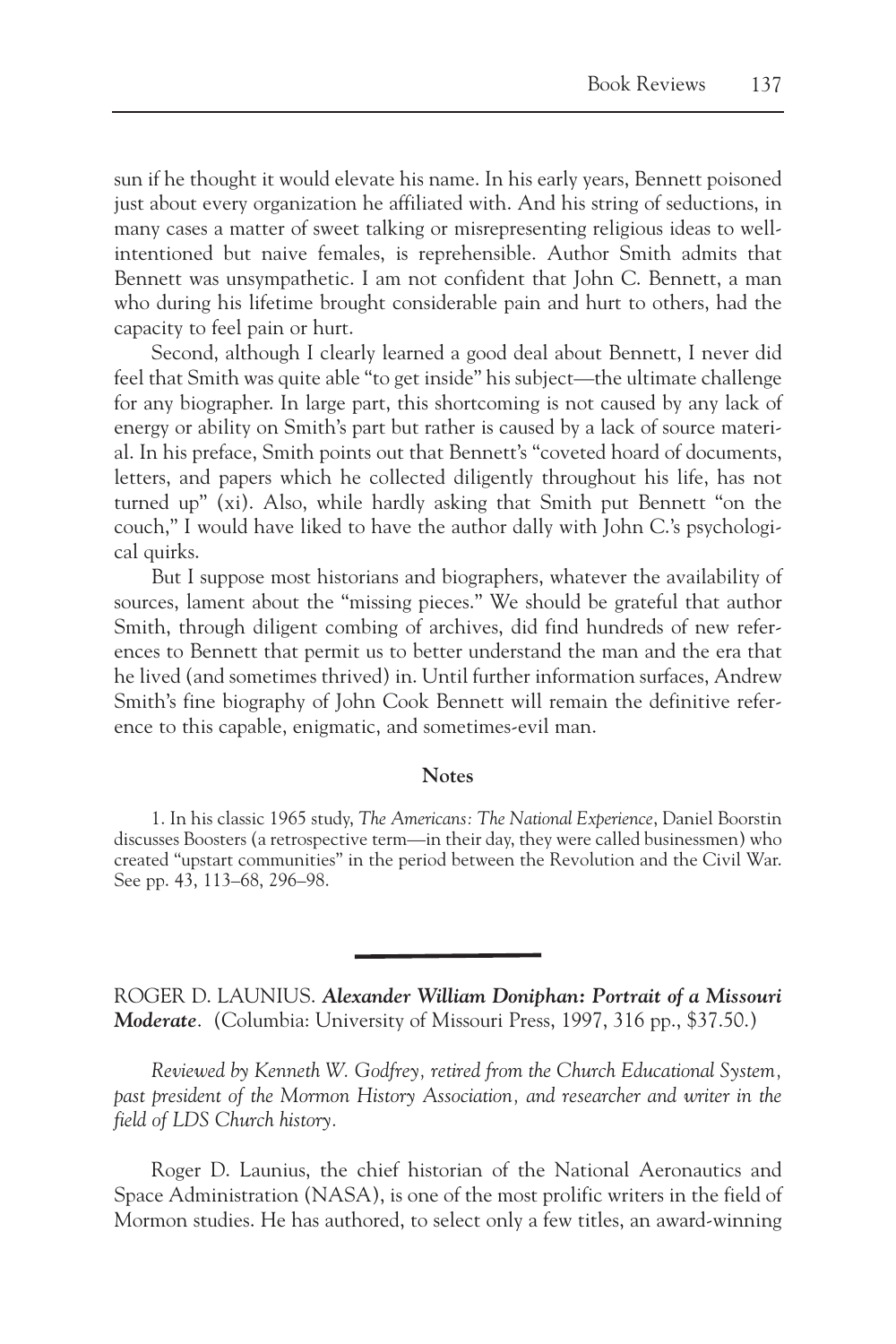biography about Joseph Smith III, a history of Zion's Camp, and a volume regarding Latter-day Saint dissenters, as well as a plethora of articles that have appeared in a multitude of journals.

To add to his distinguished list of titles, in 1997, as part of the Missouri Biography Series, he published a book detailing the life of Alexander W. Doniphan, a man most Mormons admire. Launius argues that Doniphan "always represented a moral position tempered by moderation." He was, in addition, firmly committed to loyalty, hard work, the sanctity of the republic, and Christian charity. Doniphan, Launius writes, "represented the middle ground of American politics and throughout his life represented persistent moderation" as well (xi).

This book interests Latter-day Saints because Launius treats, in a balanced, even-handed way that would have pleased his subject, Doniphan's relationships with Latter-day Saints who resided in Missouri in the 1830s. Doniphan, with the help of other lawyers, forged an equitable settlement for the "wrongs" Mormons suffered in Jackson County. It was only because revelation prevented them from selling their holdings in that county that the Mormons received no monetary redress for their losses. Doniphan had done all he could to forge something approximating justice from an unfortunate and unfair situation.

Launius's description of the Missouri economy into which the Mormons moved is impressive, as is his discussion of the parties and political climate that greeted the Saints who made Missouri their home. His research fleshes out the Mormon Missouri experience and makes it more understandable than when only Mormon sources are relied upon.

It is well known that it was Doniphan in 1838 who prevented the execution of Joseph Smith. Doniphan's conduct reflected his belief in justice no matter how unpopular the defendant. Launius sets the stage for Doniphan's heroics backed with scenery (such as the Missouri side of the difficulties), unfamiliar to many students of Latter-day Saint history, thus adding much to our knowledge of this important event.

He describes, too, the Mormon War of 1838 and Doniphan's role in that conflict, giving both sides their due. However, Launius perhaps relies too much on the interpretations of historian Stephen C. LeSueur and could have profited from reading Alexander L. Baugh's 1996 Brigham Young University dissertation titled "A Call to Arms: The 1838 Mormon Defense of Northern Missouri." Still, after finishing the chapter on this conflict, the reader is convinced that Launius has clearly and carefully crafted a fairly balanced account. Doniphan's role as a moderating figure emerges clearly. Launius shows, too, that his law practice flourished, even though Doniphan defended the unpopular Mormons. Latterday Saints will be pleased with the man who emerges from the pages of this book and with his encounters and relationships with their ancestors. He was one of only a few Missourians who treated the Saints fairly if not with total compassion.

There was more to Doniphan's life than his involvement with the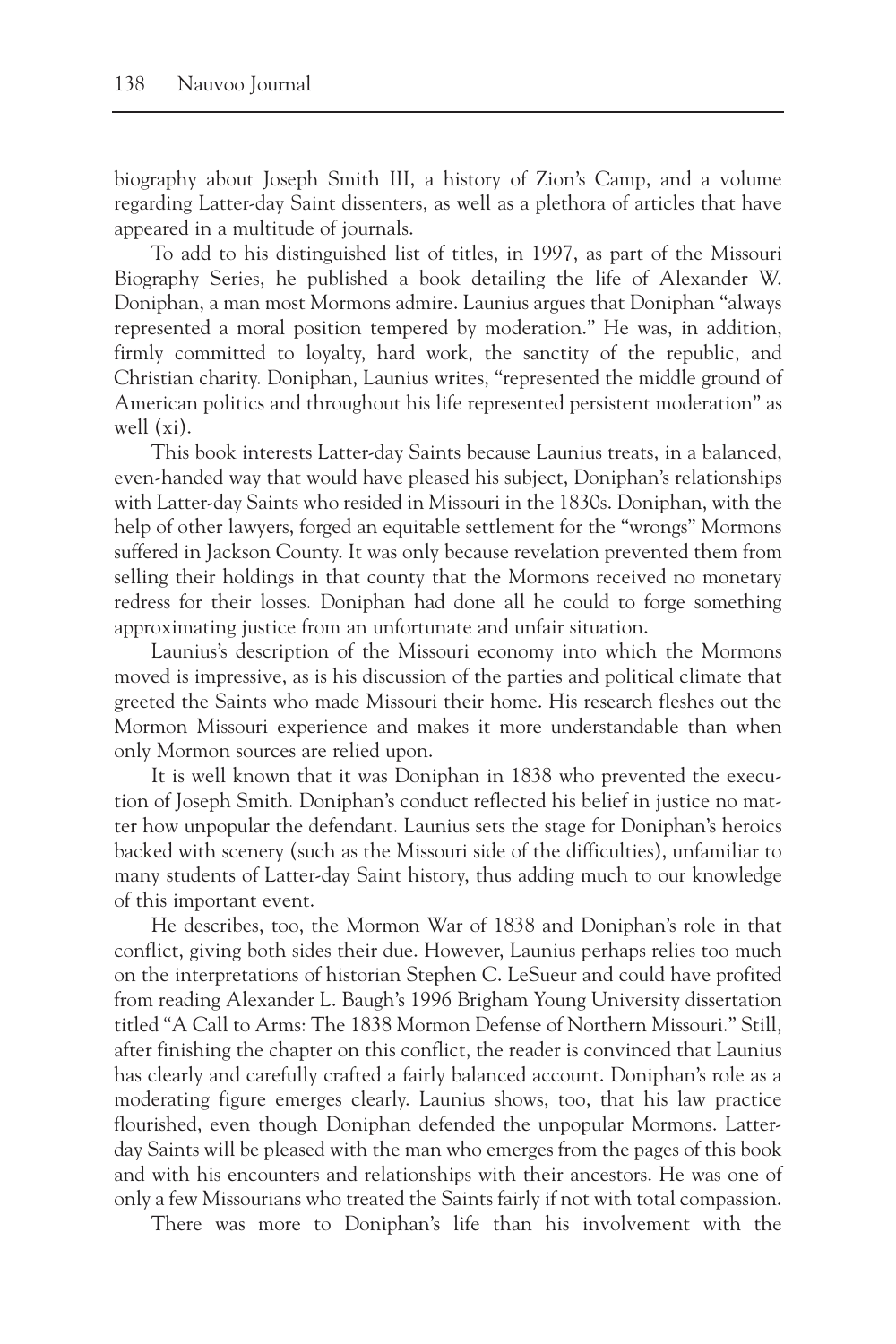Mormons, however, and Launius moves on to other things. One of the highlights of the book is the heroic role Doniphan played in the Mexican-American War. The long march of the soldiers under his command is graphically told, as are the battles of El Brazito and Sacramento and the occupation of Chihuahua City that made Doniphan a national hero.

To his credit, Doniphan was not active in the Blue Lodges presided over by his old friend David Atchison (a name familiar to Latter-day Saint historians), which were established to encourage proslavery communities in Kansas in the 1850s. The members of this secret fraternal organization also threatened antislavery settlers in Kansas. Less laudable is Doniphan's sympathy for these lodges and his disgust for people who opposed the extension of slavery into that territory.

The final chapters of the book follow Doniphan through the difficulties in Kansas just prior to the Civil War, his activities during the Civil War, the decline of his law practice, and other financial failures. The deaths of his two sons and his wife and the last years he spent living alone in a Richmond, Missouri, hotel finish out the book.

Prior to, and during the Civil War, Doniphan argued for the preservation of the Union and gradual emancipation; but he had no love for Abraham Lincoln who, he said, was "a man of no intelligence—no enlargement of views" and whom "he considered the culprit in any failure to effect a compromise" (247–48).

Launius clearly shows that had Doniphan possessed more ambition, more drive, and more willingness to play the political game, he might have become governor of Missouri or a United States senator. Instead, he was only a major regional figure, even though his fame as a military leader went beyond the border of the Show-Me State.

Overall, this book is finely crafted and well written. At times, Launius puts together some memorable sentences. He began Chapter 12 by writing, "The air hung heavy, like wet and limp denim on the line." Chapter 10 concludes with the descriptive sentence, "Doniphan decided to pick up the tempo of the waltz—not quite to a jig, but he was willing at least to try a grand march." As a final example of fine writing, we read, "He [Doniphan] entered the sea of politics hesitantly, but he did wade in."

Launius is correct in titling his book "a portrait of Doniphan." The reader learns a great deal about Doniphan and what he did with his life; but the man himself, his emotions, his feelings, and his thoughts remain as obscure as the sun during a summer rainstorm. Readers are left wondering what Doniphan was like as a husband and father and what really made him tick.

Forced to rely on government reports, newspaper articles, public speeches, court records, and a few official letters to flesh out Doniphan's life, Launius has produced an admirable book. He would have been able to more fully develop Doniphan had Doniphan kept a diary or were there more personal letters extant